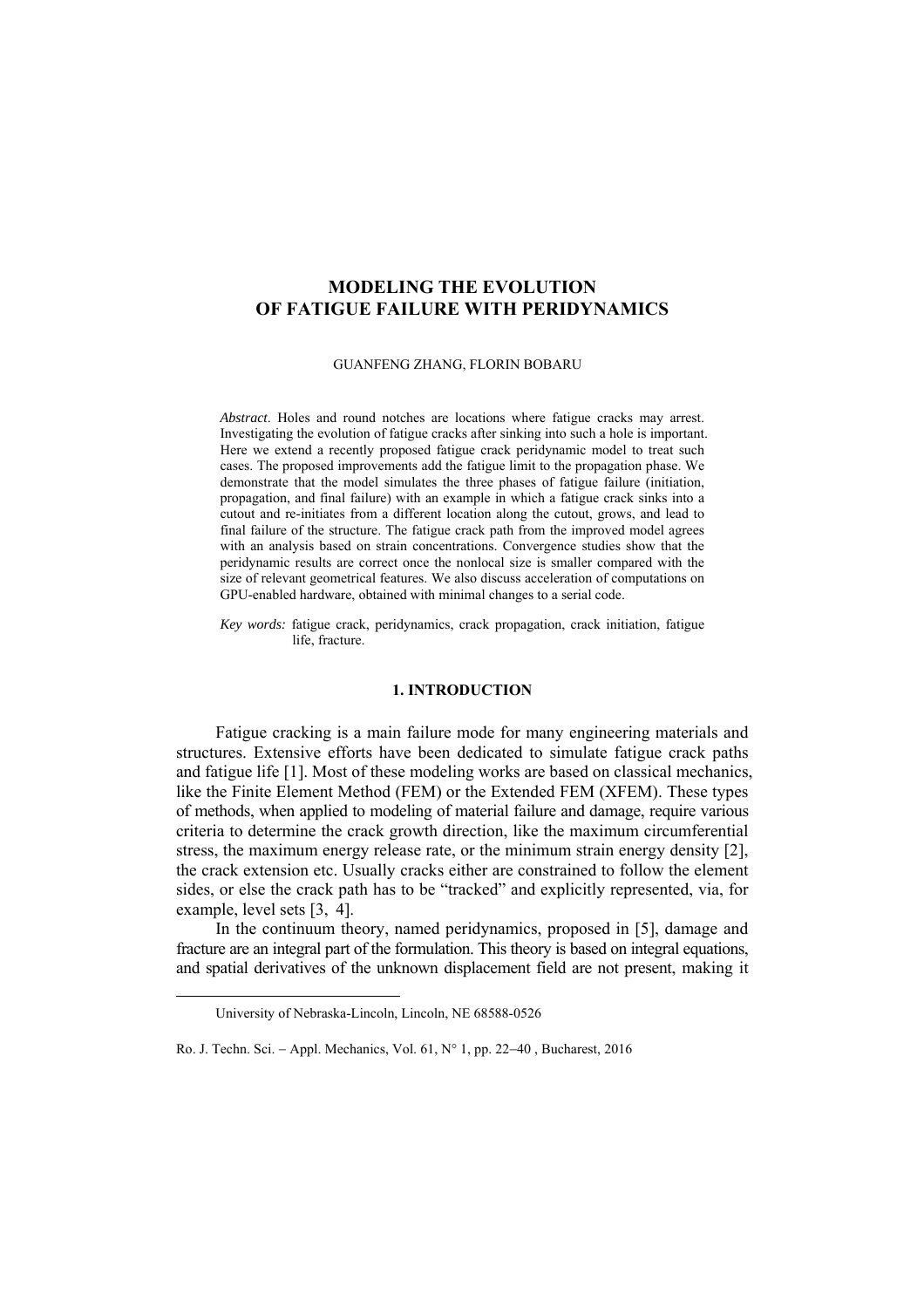easy to deal with problems in which discontinuities appear in the solution, as in the case of fatigue fracture, for example. The peridynamic model has been successfully used to predict the crack growth velocity and crack patterns in dynamic brittle fracture [6, 7], damage and fracture in composite laminates [8–10], functionally graded materials [11] etc. Most of these works were dedicated to simulating damage and fracture under dynamic loading. A peridynamic fatigue cracking model was recently proposed by Silling and Askari [12] to simulate crack growth under cyclic loading. This was the first time that a single model could simulate the three phases of fatigue cracking: crack nucleation, crack propagation, and final failure. This peridynamic fatigue model has the following characteristics: 1) allows growth of multiple cracks and complex crack interactions; 2) cracks and damage grow autonomously; 3) tracking of the crack path is not necessary. The details of the numerical implementation of this fatigue cracking model are provided in [13]. In reference [13], a set of damage factors were introduced to improve the computational efficiency while maintaining numerical stability of the model.

As a non-local method, peridynamic simulations are computationally more expensive than local methods. To improve computational efficiency, an acceleration method is proposed here, speeding up the internal force calculations, which are the most computationally intensive part of a peridynamic static or dynamic solver. By taking advantage of the CUDA-enabled GPU devices, the proposed GPU algorithm is significantly faster than serial CPU code. Memory usage analysis shows that the proposed acceleration method allows simulations of problems with a large number of unknowns.

In the original peridynamic fatigue model, the crack propagation phase is calibrated to Paris' law data. However, this model ignored the fact that the Paris' law is not valid when the stress intensity range is smaller than its threshold. We observe that ignoring the threshold, the remaining life of bonds continues to decrease around developed crack paths, independent on whether the threshold is met or not. We explain this issue by simulating a modified compact tension test. Results indicate that the original model leads to the fatigue crack sinking into the hole, as expected, but when simulations are continued, instead of a new crack being initiated somewhere on the other side of the hole, damage forms around the original crack and an unphysical fatigue crack path is obtained instead. We extend the model to incorporate a "fatigue limit", calculated based on the threshold stress intensity range, in the crack propagation phase. We provide convergence results for crack paths and fatigue lives, under reducing the size of the nonlocal region (and refining, correspondingly, the grid spacing), for a relatively complex fatigue crack growth scenario. Crack paths agree with the strain concentrations produced by quasi-static elastic analysis. The peridynamic model for fatigue fracture is able to continue the simulations through full failure of the sample, and we observe the expected large rotations of the sample past final failure. The results demonstrate the effectiveness of the proposed extension in modeling of complex fatigue crack growth.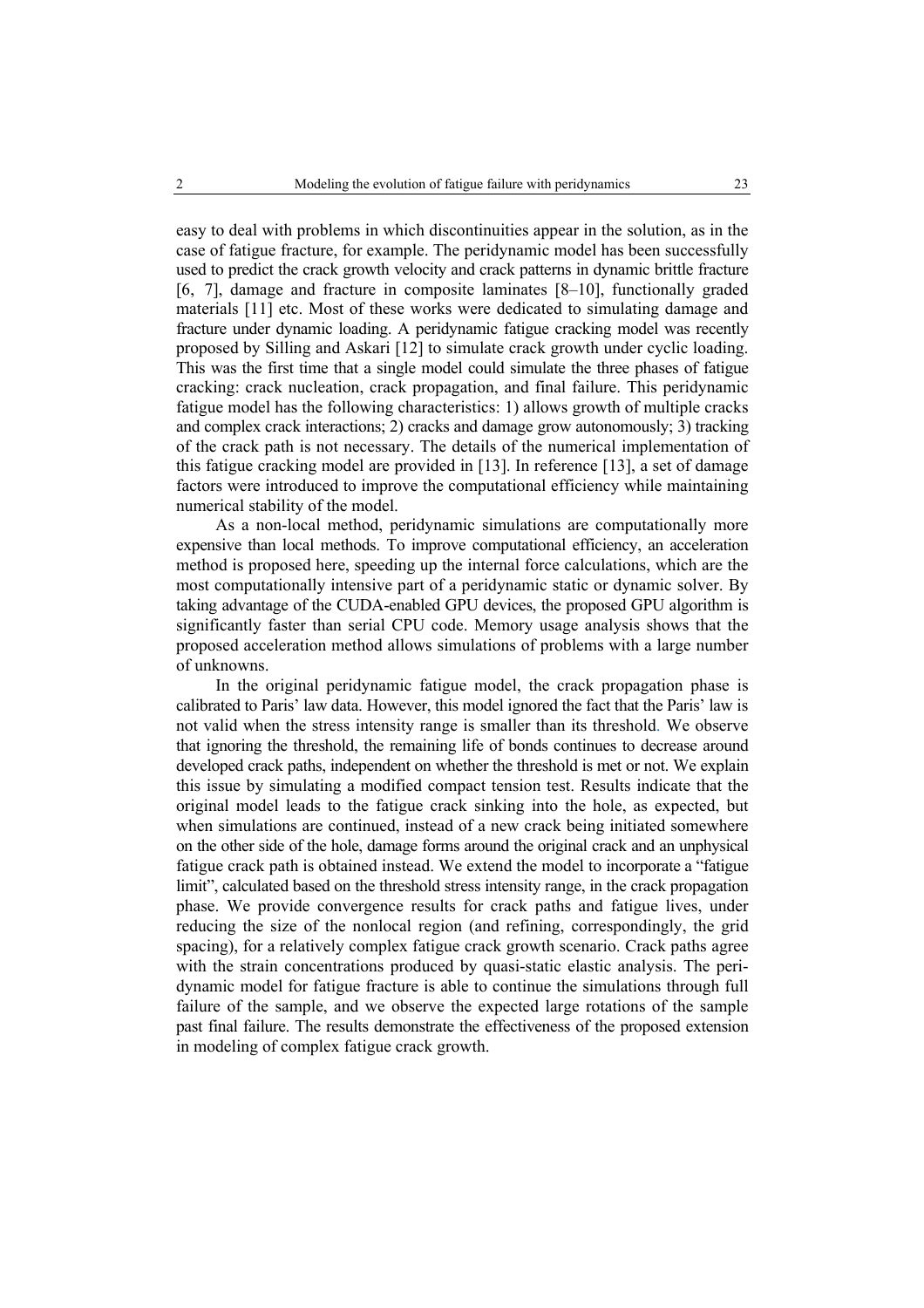### **2. PERIDYNAMIC FORMULATION**

In peridynamics, each material point **x** in a solid body is connected to its neighbors within a "horizon" region  $H_x$  (usually taken as a sphere in 3D or disk in 2D of radius δ) through peridynamic bonds. The peridynamic formulation for the equations of motion is given as [5]:

$$
\rho \ddot{\mathbf{u}}(\mathbf{x},t) = \int_{\mathcal{H}_{\mathbf{x}}} \mathbf{f}(\mathbf{\eta},\xi) \, d\mathbf{V}_{\mathbf{x}'} + \mathbf{b}(\mathbf{x},t) \,, \tag{1}
$$

where ρ is the density, **u** is the displacement vector, **f** is the pairwise force in a peridynamic bond which connects point **x**<sup>'</sup> and **x**<sub>*i*</sub> and **V**<sub>**x**<sup>'</sup> is the volume/area of</sub> point **x**′ covered by the horizon of point **x**, and **b** is the external force density. We denote by  $\xi$  the relative position  $\xi = x' - x$  in the reference configuration and by **n** the relative displacement  $\mathbf{u}(\mathbf{x}',t) - \mathbf{u}(\mathbf{x},t)$ .

For elastic materials, the pairwise force in the equation above is determined by the peridynamic potential ω

$$
f(\eta,\xi) = \frac{\partial \omega(\eta,\xi)}{\partial \eta},\qquad(2)
$$

where ω is the micro-potential. For a *linear microelastic material* [14], the micropotential is

$$
\omega(\eta,\xi) = \frac{c(\xi)s^2 \|\xi\|}{2},\tag{3}
$$

where  $c(\xi)$  is the micromodulus function and *s* is bond strain,  $s = (|\mathbf{\eta} + \xi| - |\xi|)/|\xi|$ . In peridynamics, a bond can break irreversibly when bond strain  $s \geq s_0$ , where  $s_0$  is the critical value of bond strain. The parameter that defines the micromodulus function are calibrated with the elastic material properties by matching the classical elastic strain energy density to the peridynamic strain energy density for a homogeneous deformation. Similar to the derivation for the plane stress conditions in [13], we can find the micromodulus function for the plane strain conditions, which will be used in the following sections because the experimental fatigue tests are performed on thick samples. Thus, for a 2D model with plane strain assumption, and assuming a "conical" shape for the micromodulus as a function of the bond length, we have:

$$
c(\xi) = \frac{24E}{(1 - v - 2v^2)\pi\delta^3} \left(1 - \frac{|\xi|}{\delta}\right),\tag{4}
$$

in which *E* is Young's modulus and v is the Poisson ratio (fixed to  $\frac{1}{4}$  in 2D plane strain for bond-based peridynamics). To improve the numerical accuracy, we use the conical micromodulus, see detailed discussion in [15]. The critical bond strain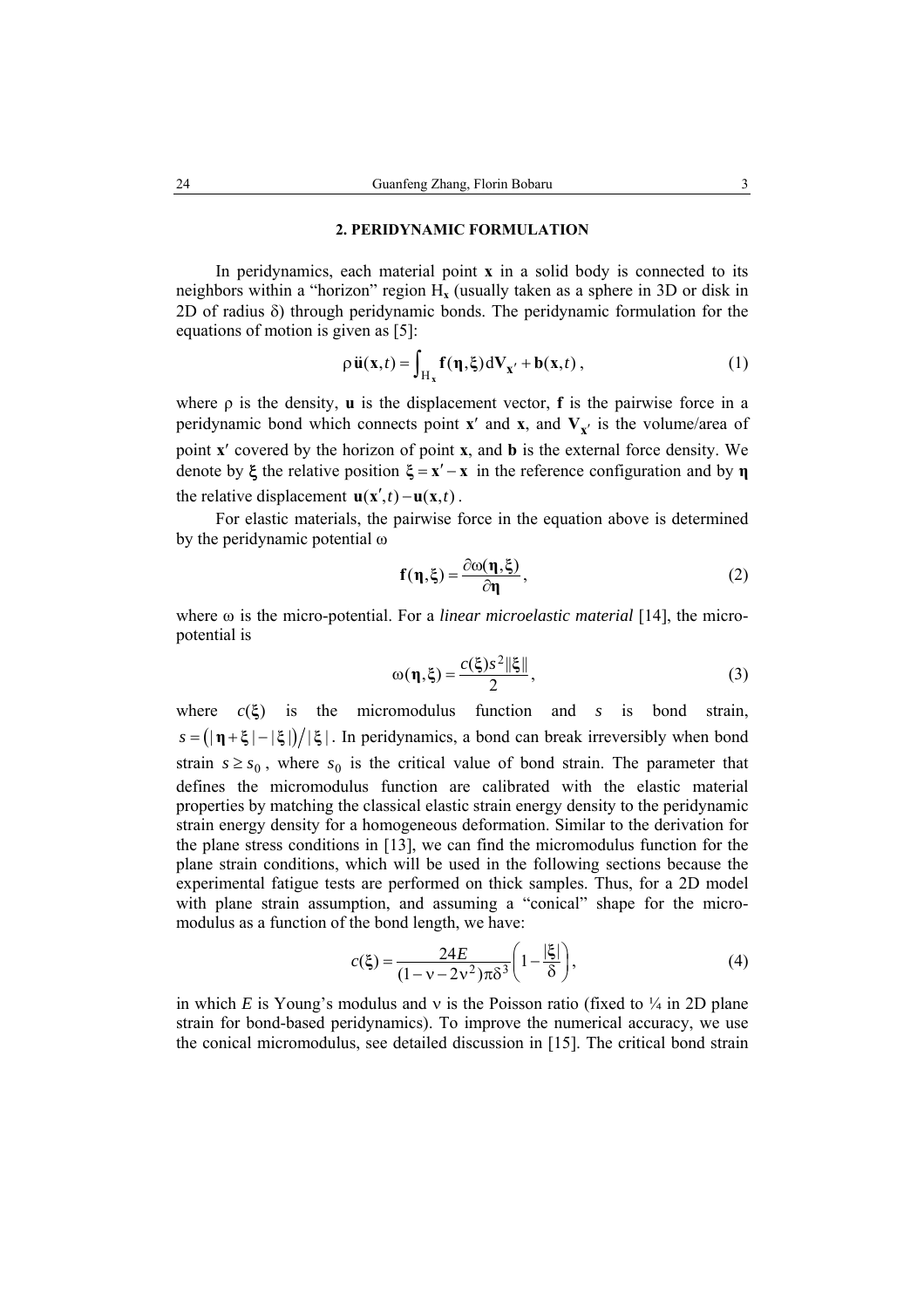is calibrated to the material's fracture energy and, for the selected micromodulus, found to be given by:

$$
s_0 = \sqrt{\frac{25\pi G_0}{48E\delta}}\,,\tag{5}
$$

where  $G_0$  is the critical energy release rate for mode I fracture, measured from experiments.

The damage index is defined in peridynamics to monitor the evolution of damage at every material point in the body. Usually, cracks do not have to be tracked in peridynamics, instead, in a damage index plot cracks show up as localized regions with points on either side of the crack surface having a damage index of about 0.5.

Using the meshfree-type grid introduced in [14], the damage at a node is defined by:  $d = n^{\text{broken}}/n$ , where *n* broken and *n* are the number of broken peridynamic bonds connected with the node and the original number of bonds for this node, respectively. The damage index ranges between 0 and 1, with "0" meaning no bonds are broken, and "1" meaning all bonds are broken.

# **3. PERIDYNAMIC MODEL FOR FATIGUE CRACKING**

In the peridynamic fatigue cracking model, each bond has a parameter named remaining life  $\lambda$  [12]. The value of  $\lambda$  is 1 for an intact bond and it is monotonically decreasing as the cycle number *N* increases. A bond breaks due to fatigue once  $\lambda(N) \leq 0$ . The remaining life evolves according to

$$
\frac{d\lambda(N)}{dN} = -A\,\varepsilon^p\,,\tag{6}
$$

where  $\varepsilon = |s^{\max} - s^{\min}|$  is the current strain range in this bond,  $s^{\max}$  and  $s^{\min}$  are the maximum and minimum bond strains in this cycle. *A* and *p* are two positive constants to be calibrated separately:  $A_1$  and  $p_1$  from phase I (fatigue crack nucleation phase) and  $A_2$  and  $p_2$  from phase II (fatigue crack propagation phase).

In phase I, two parameters are calibrated with S-N curve data. By integrating eq. (6) from the zero-th cycle to the cycle  $N_1$  at which the first bond breaks, we get:

$$
N_1 = \frac{1}{A_1 \,\varepsilon^{p_1}}\,. \tag{7}
$$

Enforcing the match between eq. (7) with an experimental S-N curve in terms of strains, values of  $A_1$  and  $p_1$  can be obtained [12].

In phase II, the value of the remaining life of a bond  $\lambda_{i,j}^n$ , which connects nodes  $\mathbf{x}_i$  and  $\mathbf{x}_j$ , evolves according to eq. (6). The discretized form of this equation is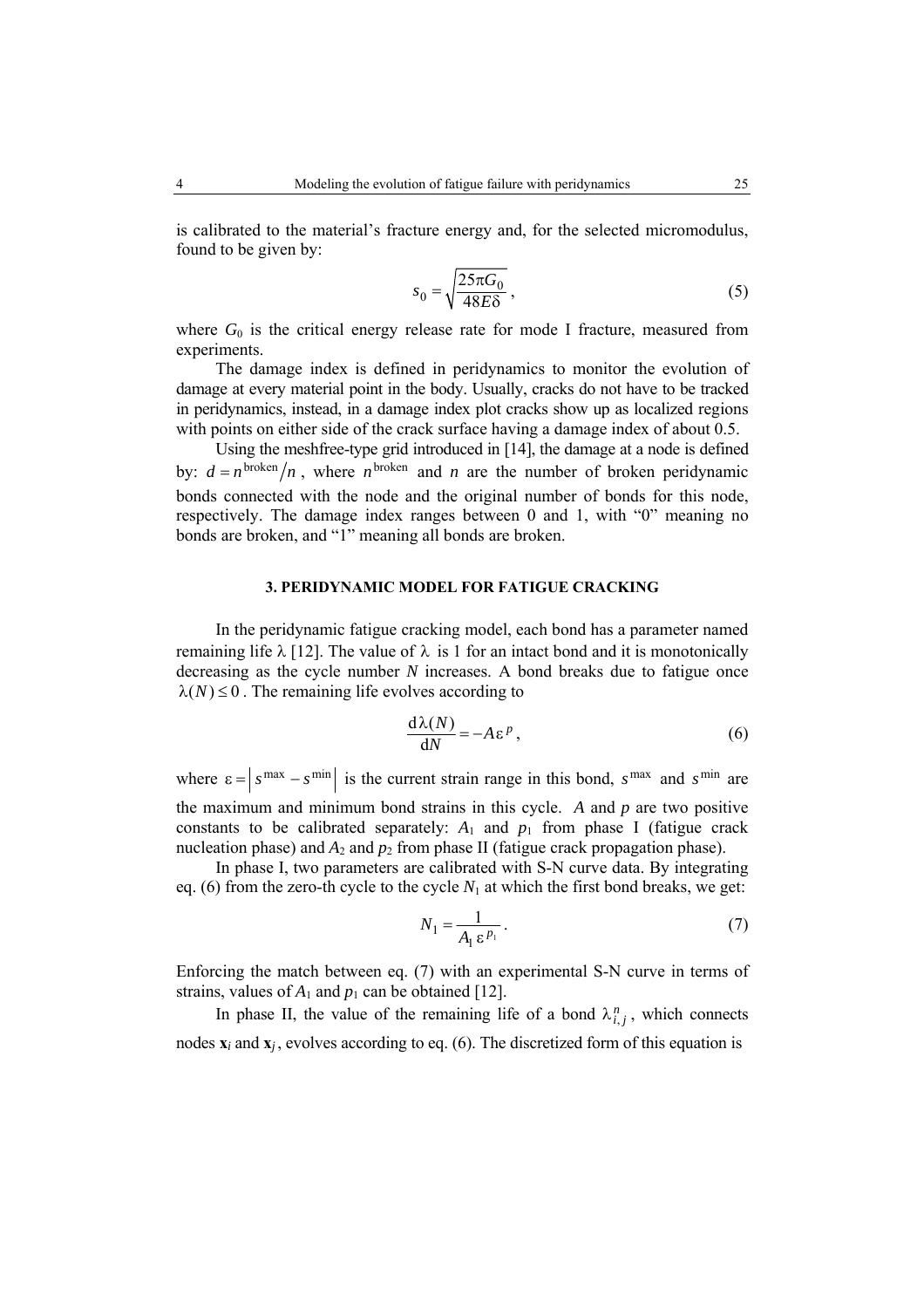$$
\lambda_{i,j}^0 = 1, \quad \frac{\lambda_{i,j}^n - \lambda_{i,j}^{n-1}}{\Delta t} = -A_2 \left(\varepsilon_{i,j}^n\right)^{p_2},\tag{8}
$$

in which  $\varepsilon_{i,j}^n$  is the cyclic strain range at step *n*,  $\Delta t$  is the "time" step length for the fictitious time *t*, which is a linear map to cycle number *N*:  $N = t/\tau$ , where  $\tau$  is a positive constant. Values  $A_2$  and  $p_2$  can be calibrated by comparing the crack growth rate in the peridynamic fatigue model

$$
\frac{\mathrm{d}a}{\mathrm{d}N} = \beta A_2 \,\varepsilon^{p_2},\tag{9}
$$

with Paris's law

$$
\frac{\mathrm{d}a}{\mathrm{d}N} = c\Delta K^M \,. \tag{10}
$$

Here, β represents the geometry influence on the strain distribution, *c* and *M* are constants determined from experiments, and  $\Delta K$  is the stress intensity range. More detailed explanations can be found in [13].

## **4. AN EXTENSION OF THE PERIDYNAMIC FATIGUE MODEL**

The fatigue limit is the amplitude of cyclic stress below which the material can be cycled for either an infinite or a sufficient number of cycles without fracture [16]. In [12], the fatigue limit is incorporated in the crack initiation phase by modifying the evolution law of remaining life (Eq. (6)) as follows:

$$
\frac{d\lambda(N)}{dN} = \begin{cases}\n-A_1(\varepsilon - \varepsilon_\infty)^{p_1}, & \text{if } \varepsilon > \varepsilon_\infty, \\
0 & \text{otherwise.} \n\end{cases}
$$
\n(11)

In this equation,  $\varepsilon_{\infty}$  is the fatigue limit expressed in terms of strains, for the crack initiation phase. Numerical examples in the remaining sections show the implementation details of phase I model with this fatigue limit.

As discussed above, the phase II of this peridynamic fatigue model is calibrated by matching with experimental Paris' law, which relates the range of stress intensity factor and the crack propagation rate. Because the crack ceases to advance if the stress intensity range is smaller than a threshold value  $\Delta K_{th}$  [17], we introduce an extension of the model to incorporate the threshold stress-intensity range. Similar to Eq. (11), we can modify the crack propagation law in Eq. (6) by adding a fatigue limit  $\tilde{\epsilon}_{\infty}$  for the crack propagation phase, as follows: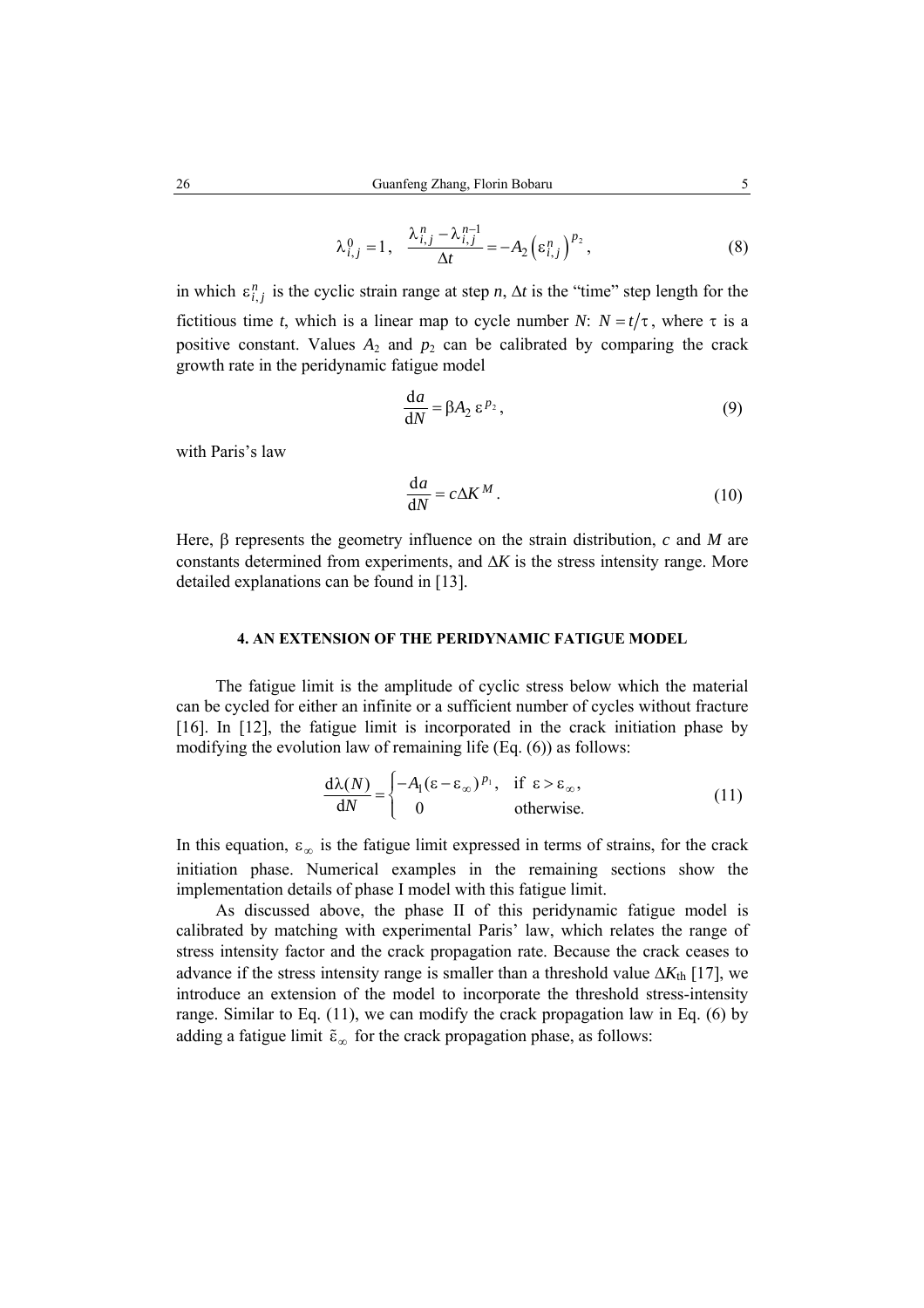$$
\frac{d\lambda(N)}{dN} = \begin{cases}\n-A_2 \varepsilon^{p_2}, & \text{if } \varepsilon > \tilde{\varepsilon}_{\infty}, \\
0 & \text{otherwise.} \n\end{cases}
$$
\n(12)

Because the range of stress intensity is proportional to the strain,  $\tilde{\epsilon}_{\infty}$  can be calculated based on the following equation:

$$
\frac{\tilde{\varepsilon}_{\infty}}{\overline{\varepsilon}} = \frac{\Delta K_{\text{th}}}{\Delta K},\tag{13}
$$

in which  $\bar{\epsilon}$  is the average cyclic strain of bonds connected to the crack tip. In this way, the remaining life  $\lambda$  is "frozen" if  $\Delta K < \Delta K_{th}$ . This prevents unphysical fatigue crack propagation. To accomplish this step, here we do need to track the crack tip. For a general algorithm that tracks the crack tips of any number of cracks, based on Matlab's image processing functions, please see [13]. Once the crack tip location is determined, we compute the peridynamic J-integral on a contour surrounding it, as discussed in [13]. This works until a crack sinks into an existing perforation, hole, or defect, when the contour may need to be modified so that it surrounds such holes or defects as well. We then compute the stress-intensity range and compare with the threshold value to decide whether we modify the remaining life or not.

# **5. NUMERICAL IMPLEMENTATION AND GPU ACCELERATION**

A peridynamic fatigue simulation uses repeated calls to a peridynamic quasistatic solver. The quasi-static solution, at every fictitious fatigue time step, updates the remaining life of bonds in phase I and phase II until a bond breaks because its remaining life reaches zero. A bond can also break, in phase III, if it reaches the critical bond strain criterion [14]. Details of the numerical implementation, including the peridynamic J-integral for calculating the stress intensity factor, are provided in [13]. In reference [13] we also introduced a set of damage index factors that improve stability and efficiency of computations in the peridynamic fatigue fracture model.

In this section, we briefly review the numerical implementation and discuss a GPU-based implementation and its advantages.

A nonlinear system of equations, with nodal displacements as unknowns, result from discretizing the quasi-static peridynamic equations:

$$
\int_{H_x} \mathbf{f}(\mathbf{\eta}, \xi, t) dV_{\mathbf{x}'} + \mathbf{b}(\mathbf{x}, t) = 0,
$$
\n(14)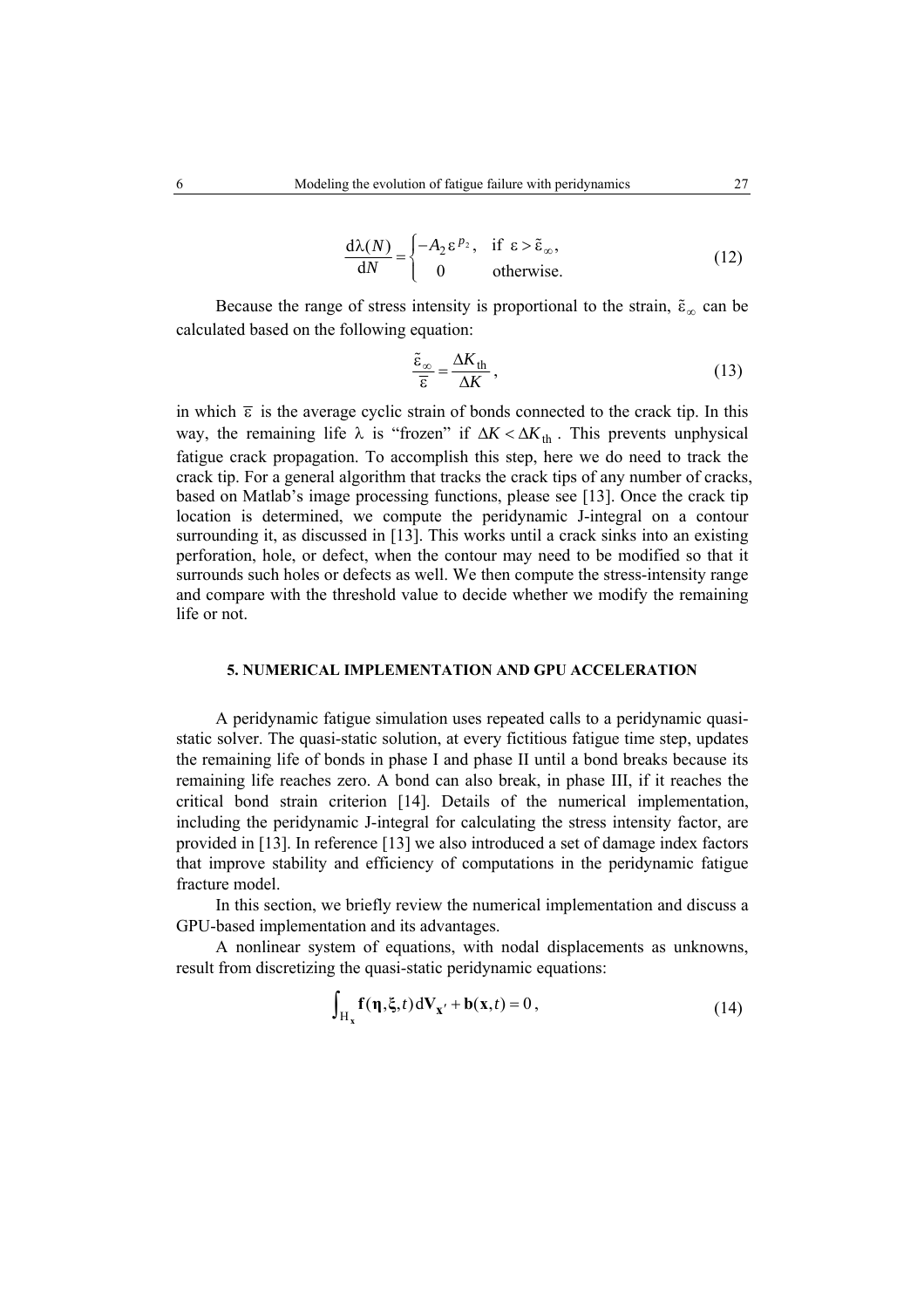where  $t$  is the fictitious fatigue time introduced before. The numerical quadrature used here is the partial volume integration algorithm given in [6, 20]. We solve the system by using the nonlinear (Polak-Ribière) conjugate gradient (CG) method [18]. A comprehensive discussion of CG implementation, including calculating the CG direction and general line search methods are in [19]. We start the CG solver with the steepest direction and use the secant method to search for the next point along the CG step. The stopping criterion used for the CG iterations in the computations performed in this paper is  $|W_k - W_{k-1}| / W_{k-1}$  < 10<sup>-6</sup>, where  $W_k$  is the total strain energy at the *k*-th CG iteration, calculated as  $W = 0.5 \int_{\Omega} \omega dV$  in which

 $\Omega$  is the overall domain of a problem, and the micropotential  $\omega$  is defined in Eq (3).

Given the computational cost of repeatedly solving nonlinear algebraic systems in a peridynamic simulation of fatigue crack growth, the need for parallel implementations is obvious. Options that require small changes to a serial code for this purpose are: OpenMP and OpenACC on GPU-enabled systems. Here we show an OpenACC implementation and test the fatigue code on a system with an NVIDIA Tesla K20 GPU.

The pseudo code in Fig. 1 shows the details of calculating internal forces in a peridynamic simulation. For simplicity of exposition, this sample pseudo code shows the simplest internal force calculation, that does not include the partial volume integration scheme [6,20] or the conical micro-modulus [13], which are used in this work. The CG solver is the most time-consuming part in the overall fatigue simulation because it requires solving the system produced by discretizing Eq. (14) at every point in a grid covering the domain, for every fictitious time step, until convergence is reached. Running the fatigue code on a single processor, the Intel Fortran profiler shows that more than 95% of the computational time is spent on the internal force calculation. To accelerate the numerical simulations, in this work we use OpenACC directives (shown in Fig. 1) on the serial code, to run internal force calculation on CUDA-enabled GPU devices. Minimizing the data transfer between CPU memory and GPU memory is a top priority while using GPU parallelized code. To save data transfer time, data which remain constant in the CG loop, like nodal displacements on boundaries, neighbor lists etc., are sent to GPU memory beforehand and reside in GPU memory through all fatigue simulations. Before each GPU parallelized internal force calculation, new trial nodal displacements are transferred to the GPU memory. After internal force calculation on GPU, only the force density, and strain energy density are transferred back to CPU memory. To compare the GPU-enabled code and serial code, a static solution of a modified compact tension test is performed on a computer with Intel Xeon CPU E5-2630 and NVIDIA Tesla K20 GPU. Note that same convergence criterion and tolerance (see details in [13]) are used for computation on both CPU and GPU.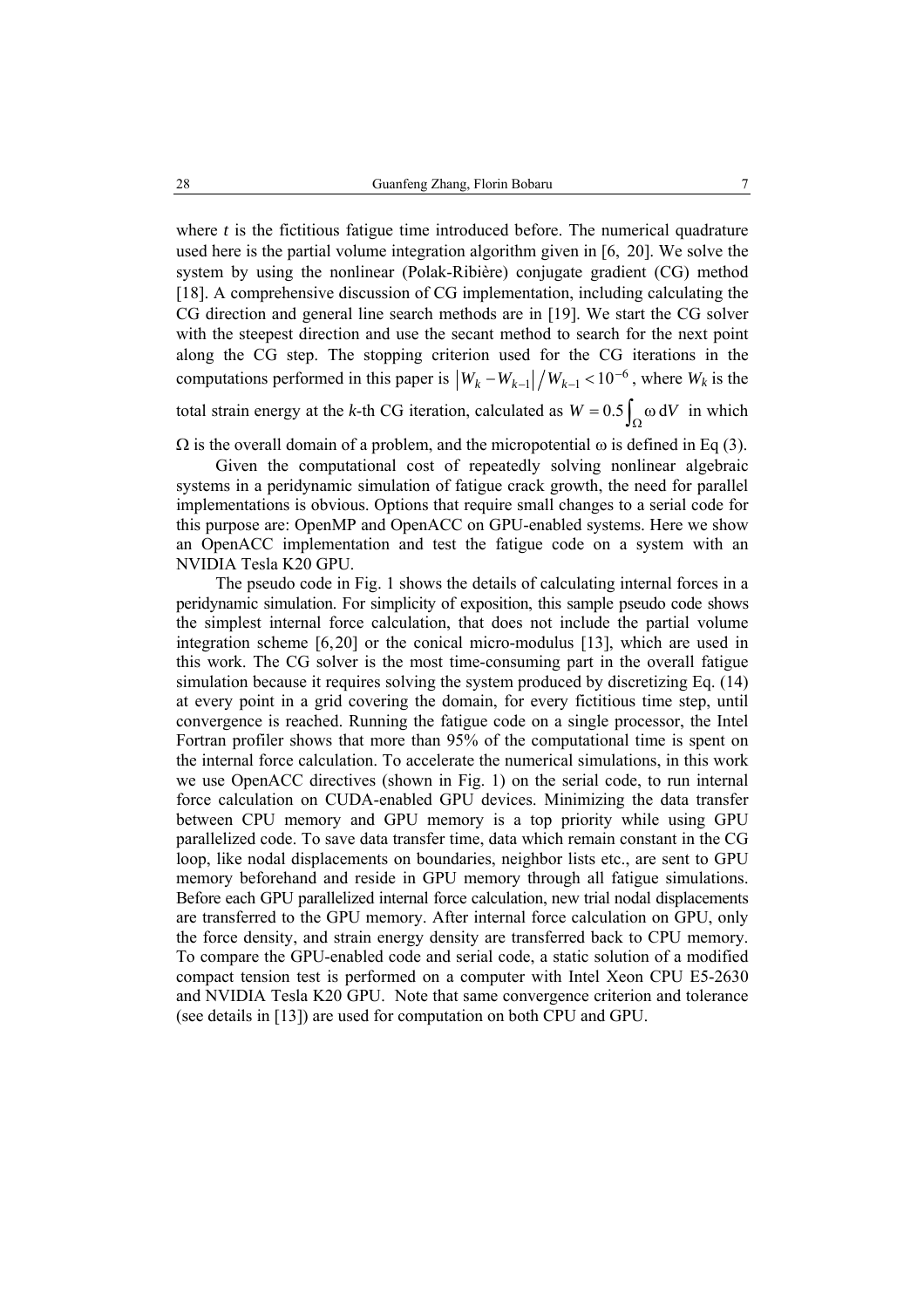```
!$acc kernels present_or_copy(force, strain energy vectors) present_or_copyin(family
list, node displacement and positon vectors)
do i = 1 to n
                                         ! loop through all nodes
             do j = 1, nfam
                                        ! loop through each node j in neighbor list of i
                           \xi_x = x_j - x_i; \xi_y = y_j - y_i; \xi = \sqrt{\xi_x^2 + \xi_y^2}\eta_x = \xi_x + du_j - du_i; \eta_y = \xi_y + du_j - du_i; \eta = \sqrt{\eta_x^2 + \eta_y^2}s=(\eta-\xi)/\xidf_x = cs V_j \eta_x/\eta; df_y = cs V_j \eta_y/\etadw = cs^2/2\xiend do
             f_x(i) = f_x(i) + df_x; f_y(i) = f_y(i) + df_y; w(i) = w(i) + dwend do
!$acc end kernels
```
Fig. 1 − Pseudo-code (serial version with OpenACC directives) for the internal force routine for a linear peridynamic solid.

Table 1 lists the computational time of solving a peridynamic static problems with three different horizon sizes on CPU and GPU-enabled code. Details of the simulated problems, including geometry, loading, and mesh are given in next section. Note that before performing the CG calculations, a peridynamic simulation needs to prepare necessary data, like searching neighbors for all nodes and/or correcting micro-modulus for nodes near the surface [21]. Time spent on this preparation is not included in the performance comparison in Table 1. The CPU code has two versions, a scalar-based form shown in Fig. 1, and a vectorized form, a conventional way for code optimization running on CPU (see pseudo code in Fig. 2). Table 1 shows running times and speed-up factors:

- Vectorized code on CPU is faster than the CPU code with nested loops, and getting faster as number of nodes increases.
- CUDA accelerated code on GPU is significantly faster than both versions of CPU code. The performance advantage gained from GPU parallelization over the serial CPU code with nested loop is relatively constant with problem size.

| Node number              | 15155  | 34374   | 60562   |
|--------------------------|--------|---------|---------|
| CPU (nested loops) time  | 57.9 s | 268.4 s | 671.6 s |
| CPU (vectorization) time | 49.1 s | 175.5 s | 436.2 s |
| GPU time                 | 2.9 s  | 11.7s   | 35.0 s  |
| CPU (nested loops)/ GPU  | 19.7   | 22.9    | 19.2    |
| CPU (vectorization)/ GPU | 16.9   | 15.0    | 12.5    |

*Table 1* 

Computational time comparison between serial CPU code and GPU code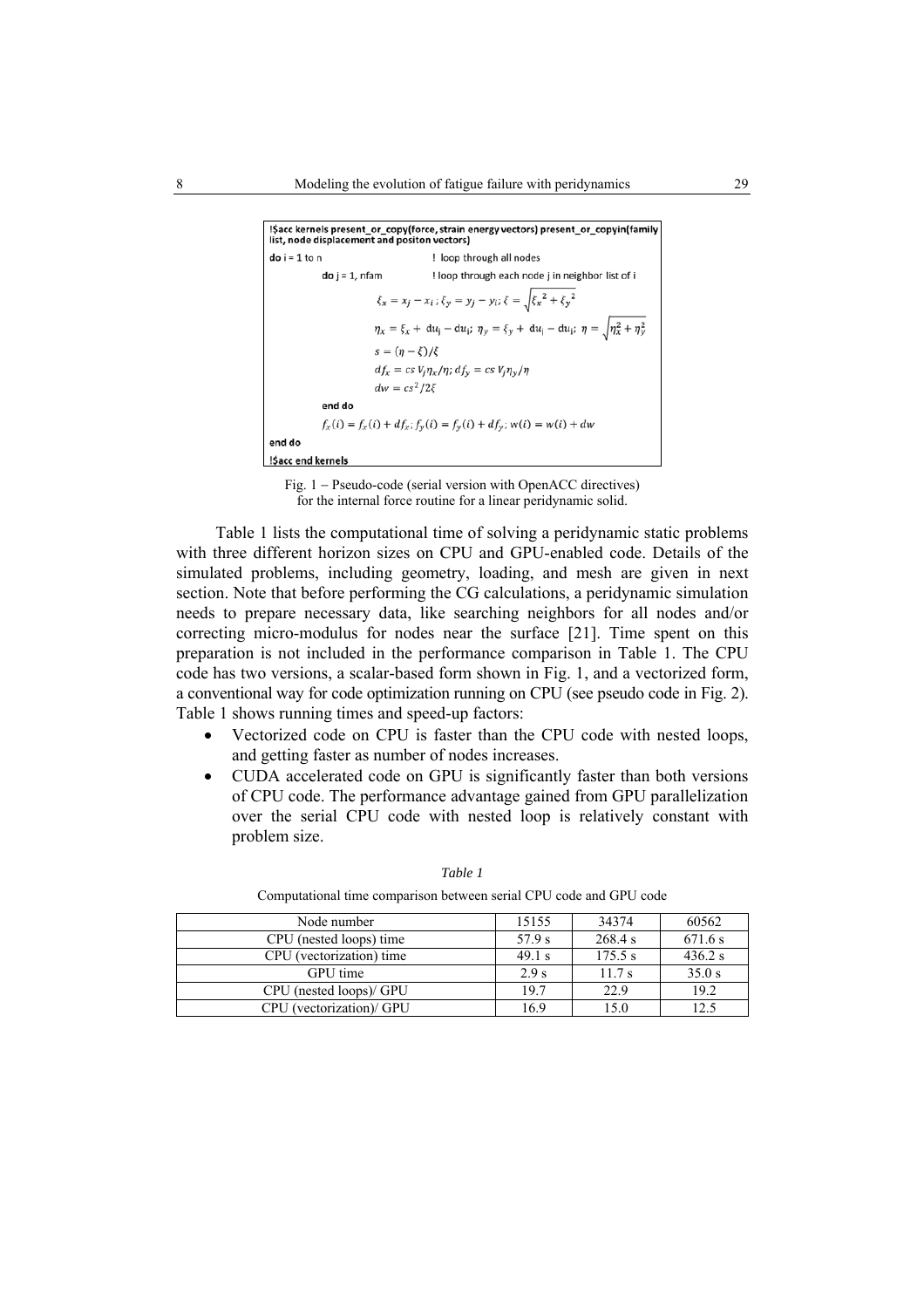**do**  $i = 1$  to n ! loop through all nodes  $\xi_{x}(:, i) = X(:, i) - x_{i}; \xi_{y}(:, i) = Y(:, i) - y_{i}$  $\eta_x(:, i) = \xi_x(:, i) + U_x(:, i) - ux_i; \eta_y(:, i) = \xi_y(:, i) + U_y(:, i) - uy_i$ end do  $\xi = \sqrt{(\xi_x)^2 + (\xi_y)^2}$ ;  $\eta = \sqrt{(\eta_x)^2 + (\eta_y)^2}$ ;  $S = (1 - D)(\eta - \xi)/\xi$  $dF_x = cSV\xi_x/\xi$ ;  $dF_y = cSV\xi_y/\xi$ ;  $dW = cS^2/2\xi$  $\mathbf{do} \mathbf{i} = 1 \mathbf{to} \mathbf{n}$  $f_x = \text{sum}(\mathbf{dF}_x(:,i))$ ;  $f_y = \text{sum}(\mathbf{dF}_y(:,i))$  $w = sum(dW(:, i))$ end do

Fig. 2 − Pseudo-code (vectorized version) for the internal force routine for a linear peridynamic solid; vector (or matrix) operations follow the Fortran 90 syntax.

The performance gain by using OpenACC on GPU for a complete fatigue simulation are, obviously, smaller because here only the internal force calculation part is executed on the GPU and repeated data transfers cut into the overall efficiency. For a fatigue simulation with 60562 nodes, the GPU code takes 7,045 s (about 1.96 hours), which is 5.03 faster than the vectorized CPU code of the same problem (35,443 s, about 9.98 hours). Compared with the serial code, the GPU code is 5.67 times faster (39,952 s, about 11.1 hours).

Another issue that needs attention is the memory usage on GPU systems due to their relatively limited memory. We estimate the memory usage on GPU based on parameters in the pseudo-code shown in Fig. 1. We need to store the node family list, displacement, position, internal force, and strain energy density for every node (all in double precision floating-point arrays), and we also need a logical array to store bonds break information. Overall, for 2D problems with a ratio between the horizon size and grid spacing  $\frac{\delta}{\Delta x} = 4$ , we need 605×*n* (where *n* is the total number of nodes) bytes GPU memory to store all this data. Thus, the simulation with 60,562 nodes only requires about 37 MB GPU memory. With the NVIDIA Tesla K20 (5 GB GPU memory), we estimate we can run 2D peridynamic fatigue simulations or static analyses with about 8.0 to 8.5 million nodes. The speed up over CPU code obtained with minimal effort and modification of the

### **6. CALIBRATION OF NUMERICAL PARAMETERS TO EXPERIMENTAL DATA**

serial code show that the performance advantages gained from using GPUs is very

promising in modeling of fatigue fracture with peridynamics.

In this section, we focus on the parameter calibration for phase I with fatigue limit, and for phase II considering the stress intensity range. Table 2 shows values of calibrated parameters used in phase I and phase II for SAE 1020 steel. In phase I,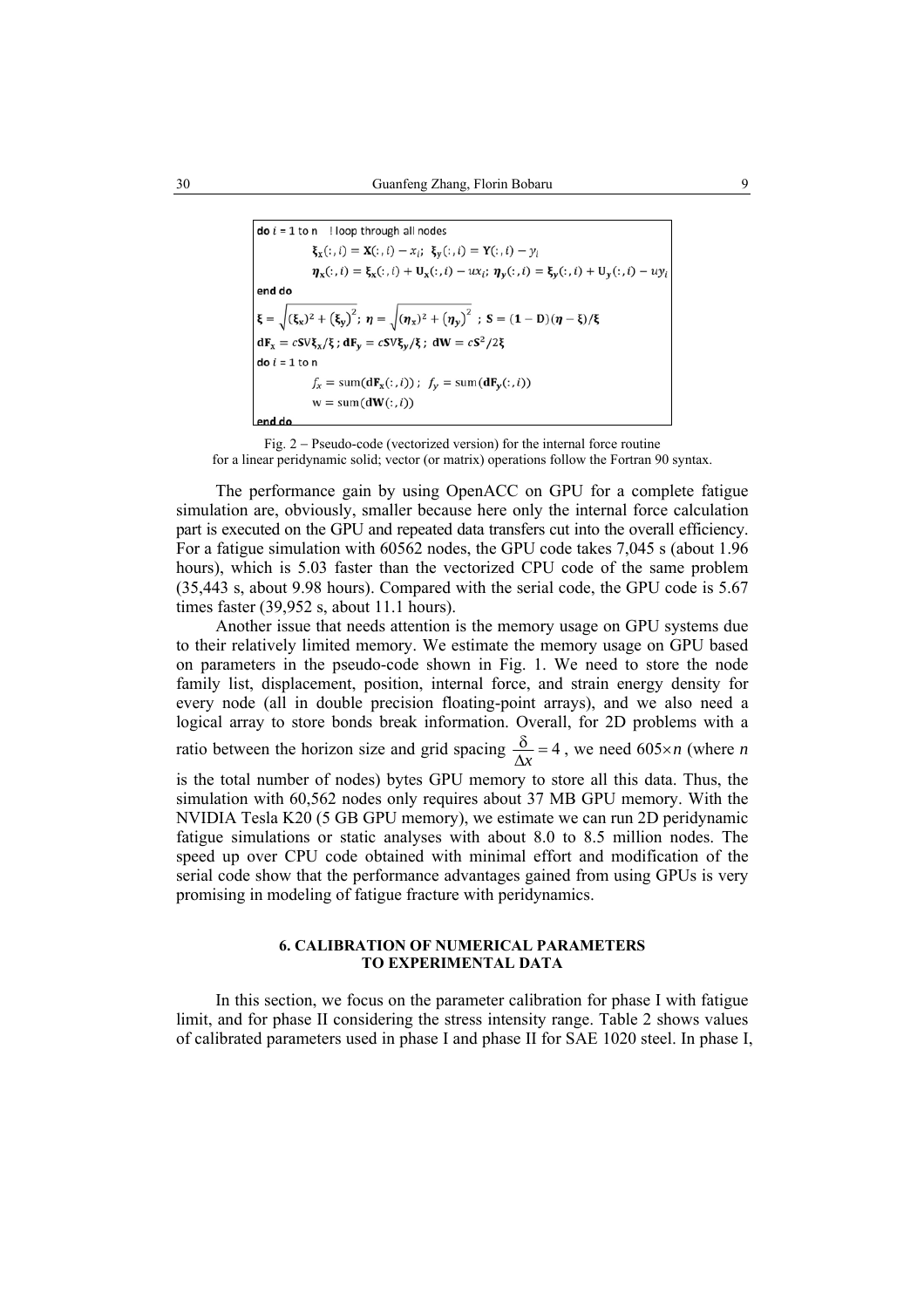the peridynamic model is set to match S-N data from [22]. The fatigue limit, in terms of strains, is 0.001 based on experimental data [23]. The calibration method is provided in [12]. Redrawing the S-N curve in a log-log plot, the slope of S-N curve is  $-1/p_1$ , and the intersection with Y-axis is  $-\log A_1/p_1$ .

> *Table 2*  Calibrated peridynamic fatigue model parameter for SAE 1020 steel

| Phase | Parameter                 | Value   |
|-------|---------------------------|---------|
|       | $\Delta$                  | 1.32e15 |
|       |                           | 9.0     |
|       | $\varepsilon_{\infty}$    | 0.001   |
|       | A <sub>2</sub>            | 7.76e6  |
| Н     | $p_2$                     | 2.1     |
|       | $\tilde{\epsilon}_\infty$ | 0.0001  |

For phase II, the  $p_2$  value can be obtained from the fitted Eq. 16 in [24]. To determine  $A_2$ , since  $\beta$  in Eq. (9) is not known in closed form, we need to find an alternative route. We can perform a single peridynamic simulation of fatigue crack growth with an arbitrary value of  $\hat{A}$  and the calibrated value. The simulation will provide a certain crack growth rate  $\widehat{da}/\widehat{dN}$ . Because the crack growth rate depends linearly on  $A_2$ , the  $A_2$  which can produce experimental crack growth rate can be

$$
A_2 = \hat{A} \frac{\mathrm{d}a/\mathrm{d}N}{\mathrm{d}a/\mathrm{d}N} \,. \tag{15}
$$

To calculate the fatigue limit  $\tilde{\epsilon}_{\infty}$  in phase II, we use Eq. (12) with  $\Delta K_{\text{th}} = 11.6 \text{ MPa}\sqrt{\text{m}}$  and  $\Delta K = 20 \text{ MPa}\sqrt{\text{m}}$ .



Fig. 3 − The experimental SN curve, and peridynamic model results with and without the fatigue limit (experimental test data from [22]).

calculated as: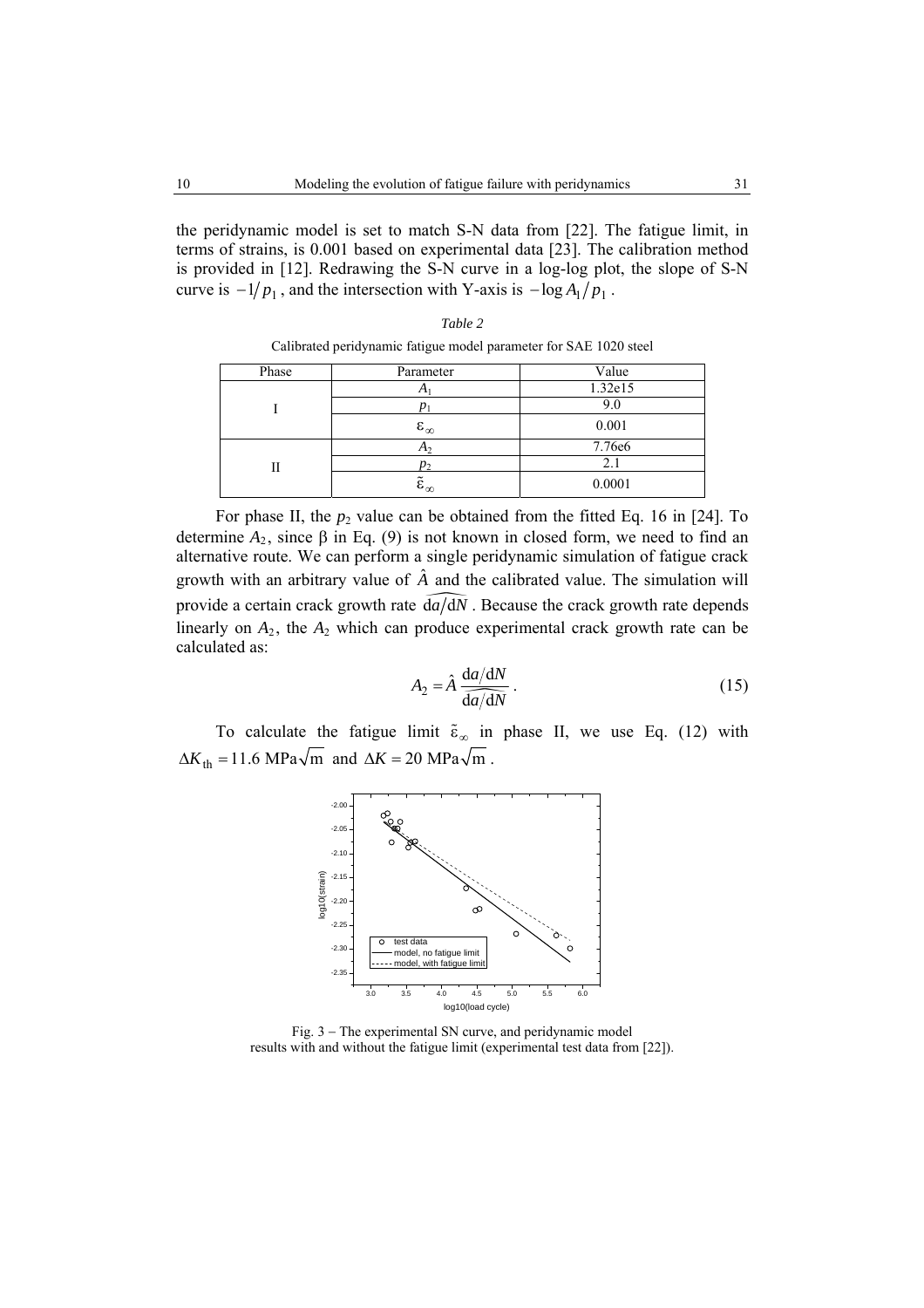We now test the proposed model for a simple fatigue crack growth case. A standard compact tension (CT) test, in which a crack propagates in a self-similar way from an existing notch, was simulated in [12]. The original fatigue model has not been tested for problems in which the fatigue crack, for example, encounters a hole, and may continue from another location. To perform such a test, we use a modified CT specimen with an additional hole, shown in Fig. 4. The fatigue crack propagates and sinks into the added hole. Fig. 5 show the damage results by original and extended peridynamic fatigue models. Both models, the original model and the one proposed here with the fatigue limit in phase II, produce the same result up to the point when the crack sinks into the hole. The results from the two models, however, depart from each other once that crack reaches the hole: with the original model, "thickness" of the damage along the crack path continues to increase and, eventually, two new cracks nucleate from two corners of the geometry. This behavior is a result of:

- An algorithmic-related reason (lack of fatigue limit in phase II): in the original model, a node switches from phase I to phase II if a node within its horizon has damage index larger than 0.5. Bonds connected to nodes that are in phase II continue to have their remaining lives decrease with cycle number as long as there is some nonzero strain at those locations.
- A geometric-related reason: the small strain concentration at two corners of the specimen, coupled with the evolution law for the remaining lives of bonds near these regions, leads to crack growth from regions not normally expected to show fatigue cracks.



Fig. 4 − Geometry of the modified CT specimen (dimensions in mm).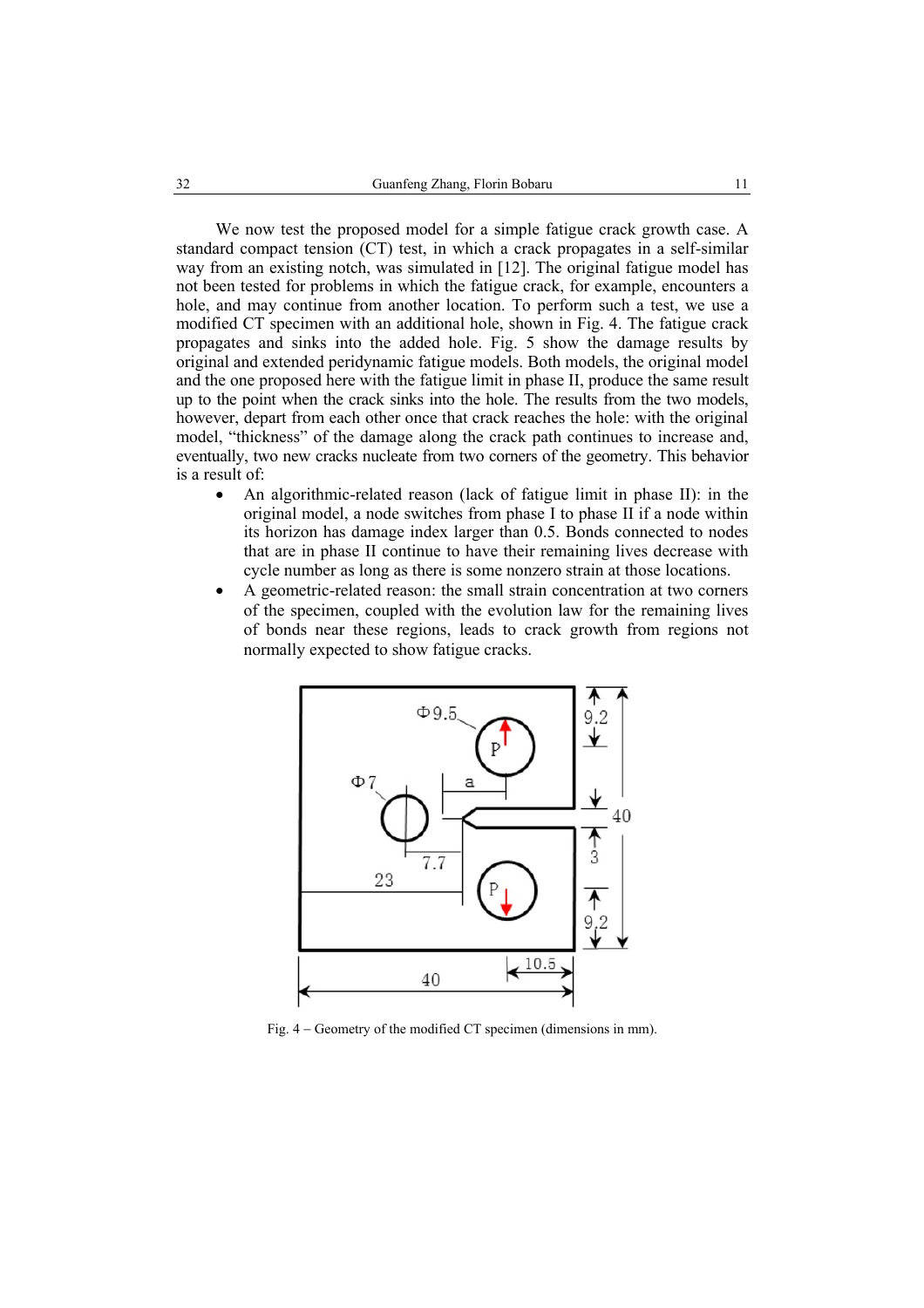In contrast, the new, extended model, shows a new crack nucleating on the left side of the added hole, as expected. This result agrees with the quasi-static strain analysis: the region with highest strain concentration shifts from the crack tip to the left boundary of the hole, once the crack sinks into it.



Fig. 5 − Damage maps from peridynamic simulations of a modified CT test using the existing fatigue model (left) and the extended model (right). Same legend bar for the nodal damage index is used throughout the paper.

# **7. MODEL VALIDATION FOR AN ASSIMMETRICALLY MODIFIED COMPTACT TENSION TEST**

In this section, we validate our model against some known experimental results for modified compact tension test with an asymmetrically positioned added hole. While experimental results are not available for the fatigue past the sinking of a crack into the hole, quasi-static analysis gives a good indication of how we might expect the fatigue failure to proceed past that stage. We will see again that, without considering the threshold for the crack propagation phase, the peridynamic fatigue model produces unexpected fatigue crack paths for the stage following the sinking of the first crack into the added hole of the modified CT specimen.

In Fig. 6 we give the geometry of a modified compact tension (CT) tests by Miranda et al [24]. The specimen has two pin holes used to apply the loading and one cut-off ahead of the crack tip, positioned asymmetrically relative to the horizontal symmetry line of the sample. The position of the cut-off is controlled by two parameters shown in Fig. 6.

The specimen is made of cold rolled SAE 1020 steel with Young's modulus  $E=205$  GPa and Poisson's ratio  $v=0.29$ . All specimens were tested, in the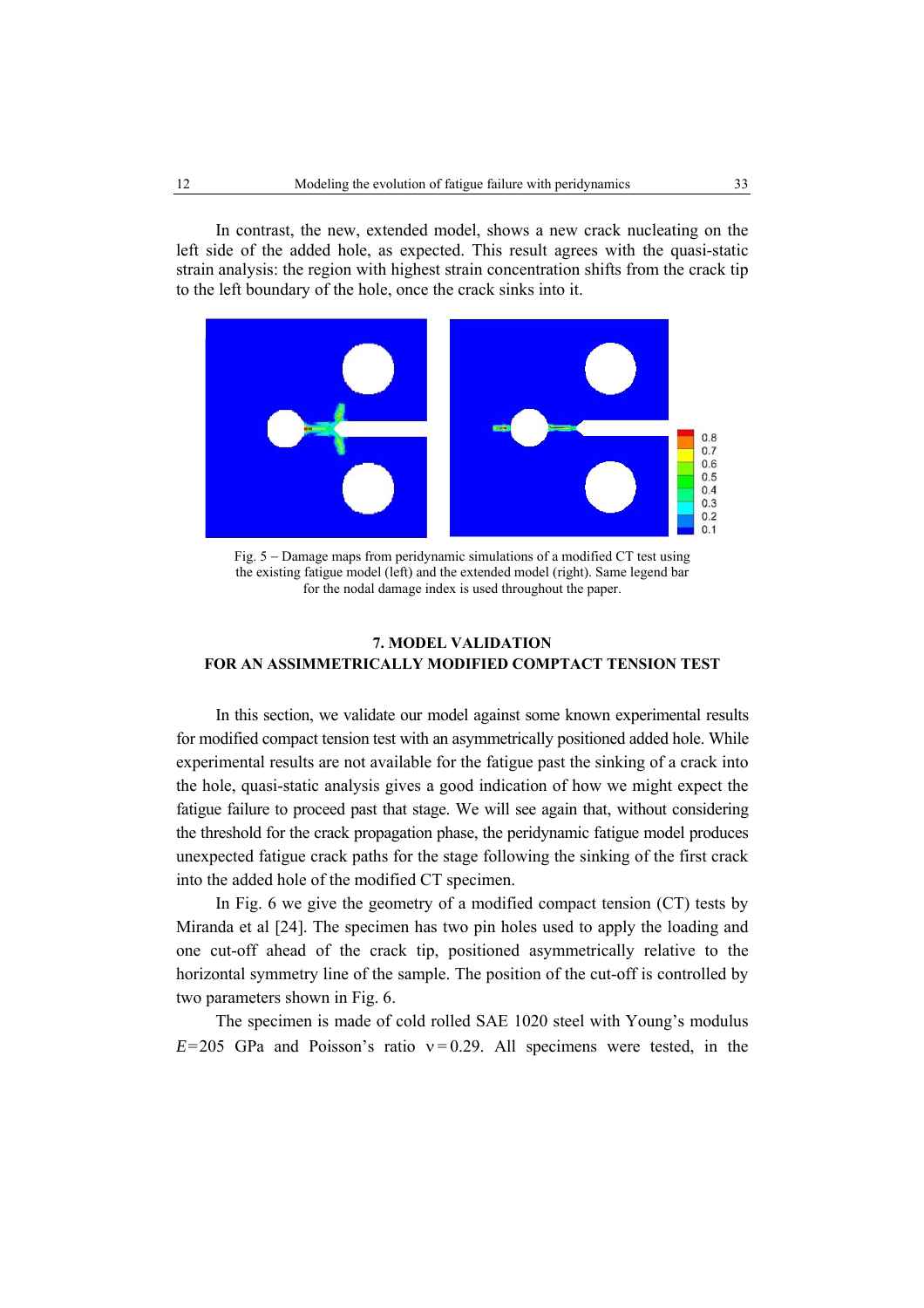experiments in [24], at 20 Hz frequency with loading ratio  $R = 0.1$ . The initial crack is 0.9 mm. The crack growth rate was fitted to formula:

$$
da/dN = 4.5 \times 10^{-10} (\Delta K - \Delta K_{th})^{2.1},
$$
 (16)

where  $\Delta K_{\text{th}} = 11.6 \text{ MPa} \sqrt{\text{m}}$  was the threshold stress intensity range below which crack growth rate is negligible. In the experimental work, loads were adjusted to maintain  $\Delta K \approx 20 \text{ MPa}\sqrt{\text{m}}$ .

In the experimental results in [24], the fatigue crack path changes direction significantly depending on the position of the added hole. The crack path either ends up at the hole (for CT2 and CT4 samples, see Fig. 6), or moves slightly towards but bypasses it (for CT1 and CT3 cases). The crack growth behavior and fatigue lives are accurately captured by the peridynamic fatigue cracking model (see [13]). Here we want to see what happens, computationally, after the crack sinks into the hole, and for this reason we only simulate the fatigue crack growth for the CT4 geometry.

To perform the peridynamic simulations, we use a 2D plane strain model with a uniform mesh. We are interested in the convergence behavior in terms of the horizon size, to answer the question: what happens to the fatigue crack paths when the horizon is reduced?



Fig. 6 − Geometry of the modified CT specimen (dimensions are in mm) used in the experiments in [24]. The sample thickness is 8 mm.

We use three different horizon sizes (1.2, 0.8, and 0.6 mm; notice that the hole size diameter is 7 mm)) and three different grids corresponding to these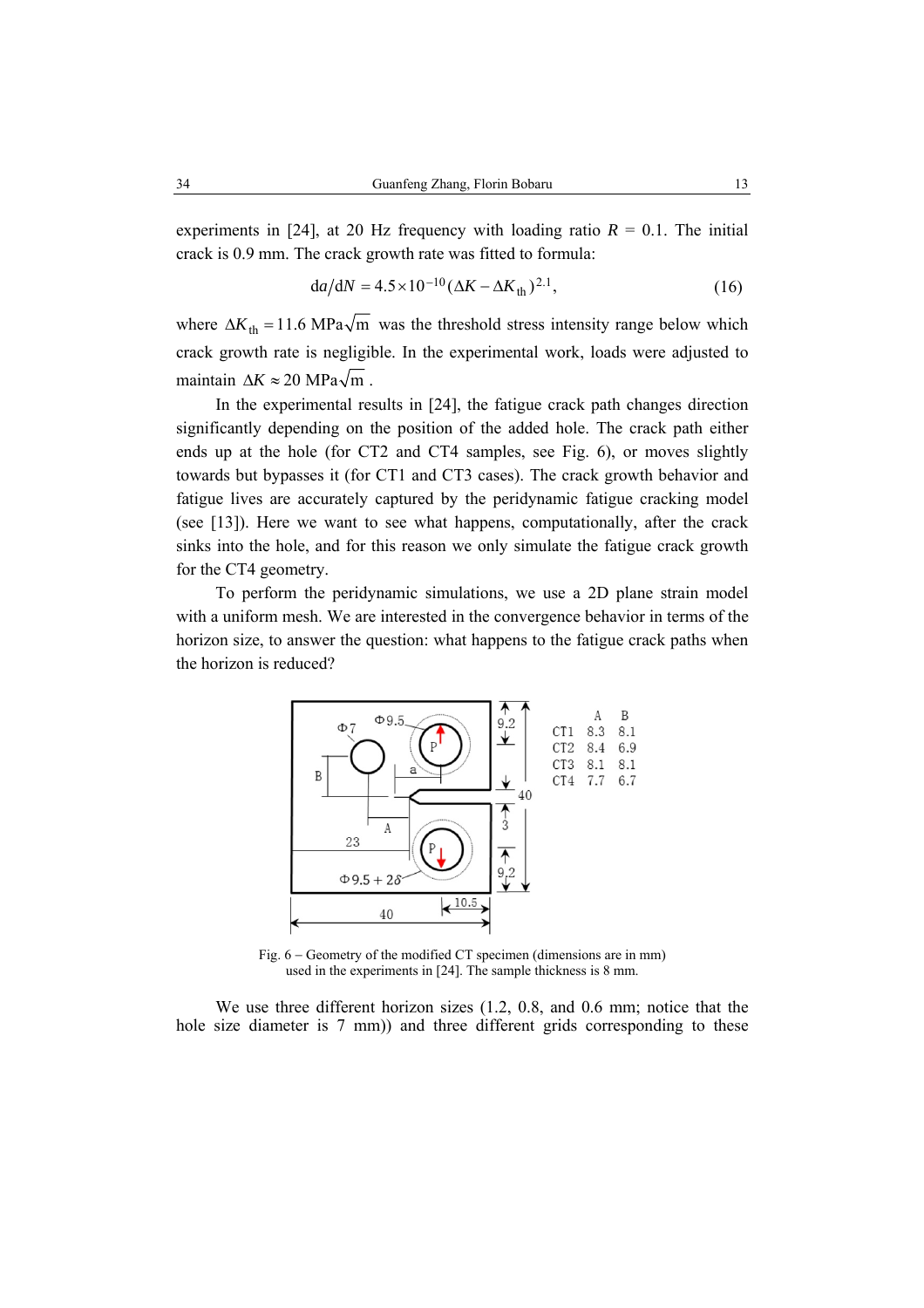horizons, so that the same horizon size factor ( $\delta/\Delta x = 4$ ) is achieved. The corresponding number of nodes in these grids are: 15,155; 34,374; 60,562. For simplicity, we apply concentrated loads as shown by two red arrows in Fig. 6. This is different from the distributed load application in the experiments, but it should not influence our results. Because of the concentrated applied loadings, however, we need to assign "no-fail" zones around the loading holes to prevent damage initiation at these locations. Therefore, a 2δ-thickness annular-shaped no-fail region (shown by dashed line in Fig. 6) is assigned around the two pin holes.

Fig. 7 shows the crack path from the experiment at about cycle *N* =130,000. At this cycle number, the simulated crack paths by the peridynamic model (the existing or the extended one) with three different horizon sizes (and three different discretizations) agree very well with the experiment.



Fig. 7 − Crack paths of experimental work (left-most, from [24]) and peridynamic simulations (existing or extended model) with three different horizon sizes (left to right in decreasing order of horizon size used). All results are shown at cycle number 130,000.

We let the simulation run beyond the experiments, to investigate the fatigue behavior after the crack sinks into the hole. Fig. 8 shows the damage map and strain energy plot after the crack sinks into the added hole. We note that, up to this point, the same results are obtained by the existing peridynamic model or the extended one. Once the crack sinks in the hole, strain concentrates at:

- the two points where loadings are applied (shown by red arrows in Fig. 8);
- the crescent-shaped region on the left side of the added hole.

Based on the strain concentration results and the no-fail zone imposed around the two pin holes, we expect a fatigue crack to nucleate around the added hole within the strain concentration region.

Observe that, once the crack reaches the hole, the structure's compliance changes dramatically and maintaining the same  $\Delta K$  as before (and as in experiments) is not sufficient to create a new fatigue crack growth. To investigate fatigue crack growth or damage after the crack sinks in the added hole, we increase (by 0.5% percent after every 300 fictitious time steps) the loading magnitude, as well as the strain limit in Phase II proportionally, until new bonds start to break again. Once the initiation of a new crack happens, we maintain a constant loading magnitude until the end of the simulation.

In [13], the algorithm used goes back half a step when too many bonds break from one iteration to the next, to prevent numerical instabilities. In this work, an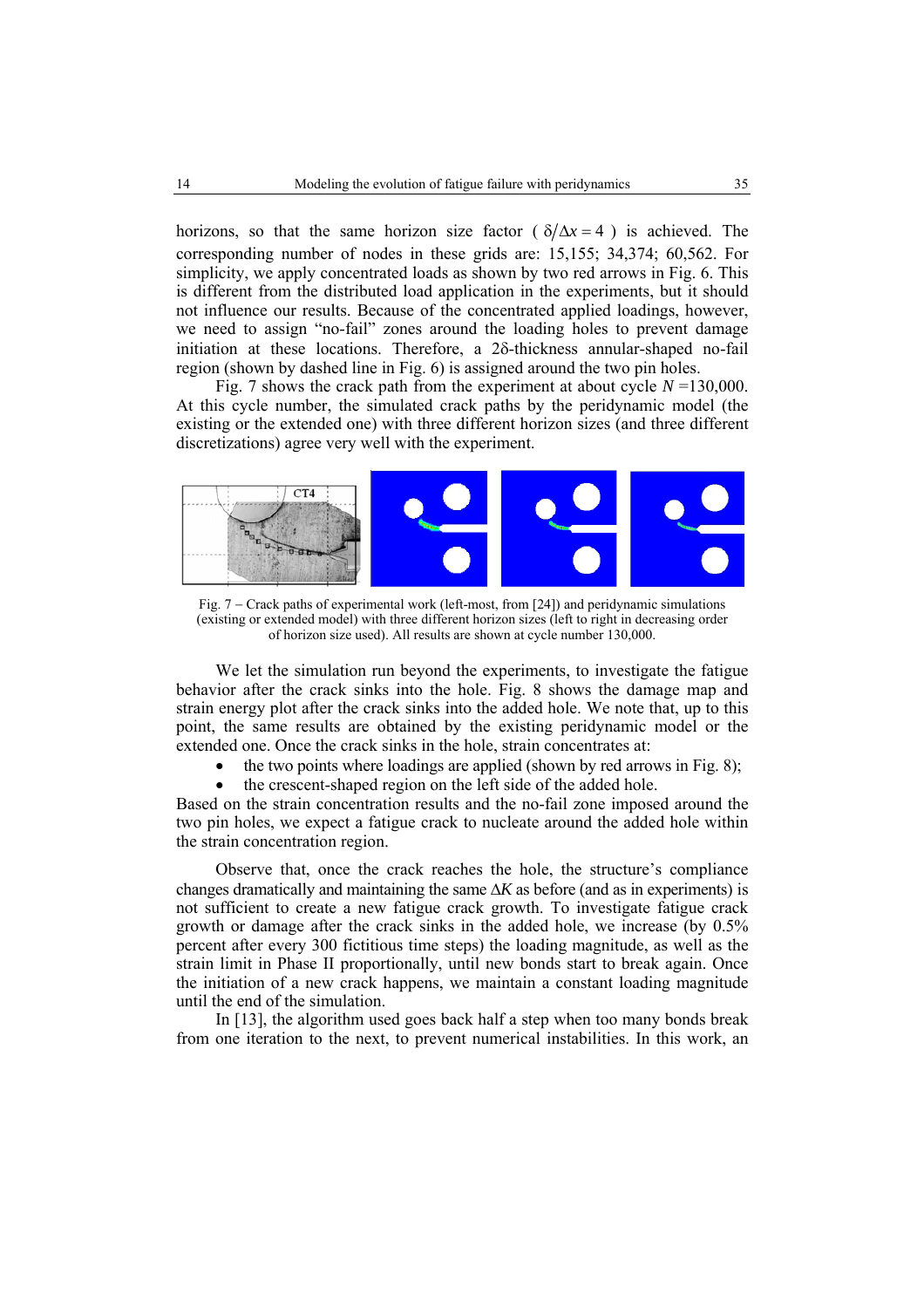adaptive approach is used to determine the new fictitious-time step size when too many bonds break in one iteration. This is based on the critical damage index proposed in [13], which measures the largest difference between nodal damage index at all nodes in the domain; when this difference is larger than a preset value, then we back-track and use half the time step. The halving procedure continues until the criterion for critical damage index parameter is satisfied. Without this backtracking approach in determining the appropriate fictitious time-step, numerical instabilities can lead to non-physical cracks being initiated in multiple locations. This is especially important for problems in which crack nucleation happen from a wide strain concentration region, as in the case shown in Fig. 7.



Fig. 8 − Damage index map (left) and nodal strain energy plot (right) after the crack tip sinks into the added hole at cycle number  $N = 150,000$ .

Figure 9 shows the damage index map with the original peridynamic fatigue model. After the crack sinks in the hole, as expected, a new unexpected crack develops from the original crack path and propagates toward the left boundary. The reasons for this behavior are similar those mentioned in the previous section: the remaining life for bonds on the crack surface continues to decrease because the strains around the crack that sank into the hole are small, they are not zero. The applied loads are not sufficient to initiate a new crack at the high strain spot on the left side of the hole, but they are large enough to create small strain concentrations at the place where the crack turns towards the hole. Without the limiting value of the threshold stress intensity range, a new crack starts propagating from the existing fatigue crack.



Fig. 9 − Fatigue crack path for the modified CT specimen using the existing peridynamic fatigue model after the main crack sinks into the hole. A new crack develops from the main crack path.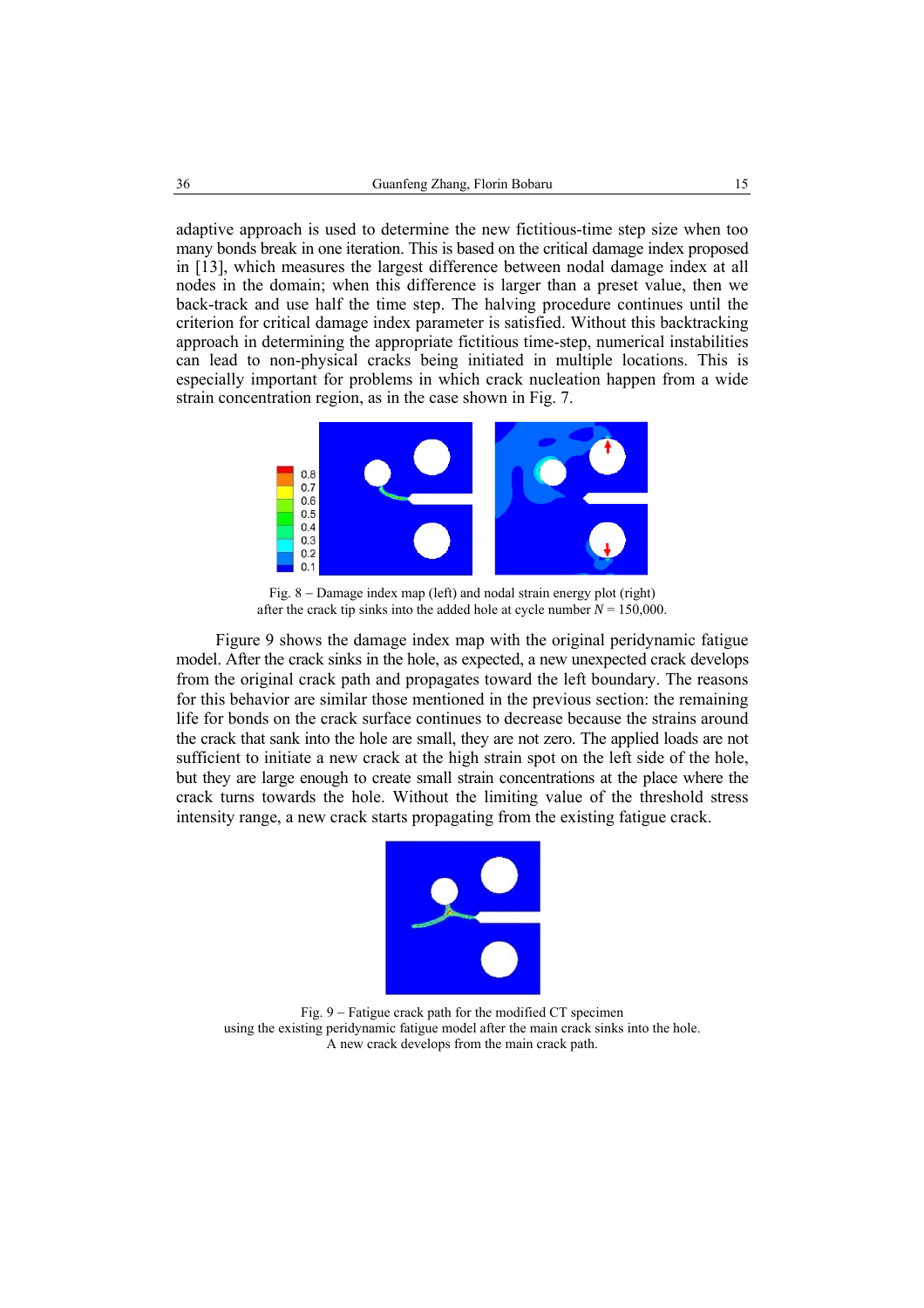With the extended model, a new crack nucleates from the left side of the added hole after the original crack sinks into it. Figure 10 shows nucleated cracks using three different horizon sizes (and their corresponding computational grids mentioned before). To demonstrate the further advantages of the extended peridynamic fatigue model, we let the nucleated cracks propagate until final failure, thus activating the third phase of fatigue failure: quasi-static fracture caused by bonds reaching their critical bond strain value. Because the experiments in [24] do not cover this portion of fatigue failure, we only focus on the overall, expected behavior of failure.



Fig. 10 − Crack nucleation after the original crack sinks into the added hole. Damage maps obtained with the three different horizon sizes and their corresponding grids. From left to right:  $\delta$ = 1.2, 0.8, and 0.6 mm, respectively.

Figures 11–13 show, for different horizon sizes, the evolution of cracks propagation and final failure in the specimen from the moment the second crack approaches the edge of the sample, through full sample failure. The snap-shots are taken at the same cycle numbers for each of the solutions. The convergence of the crack path with smaller and smaller horizon sizes becomes clear from studying these figures. Results show that the second nucleated cracks propagate (almost horizontally) toward the left boundary of the specimen in phase II. The switch to fatigue phase III is automatic, once the crack tip approaches the edge. We can see the final failure of specimens, which break into two parts, as the result of phase III failure.



Fig. 11 − Damage index map showing the transition between fatigue crack growth and quasi-static fracture/final sample failure. Results obtained with horizon size 1.2 mm and corresponding grid of ~15,000 nodes.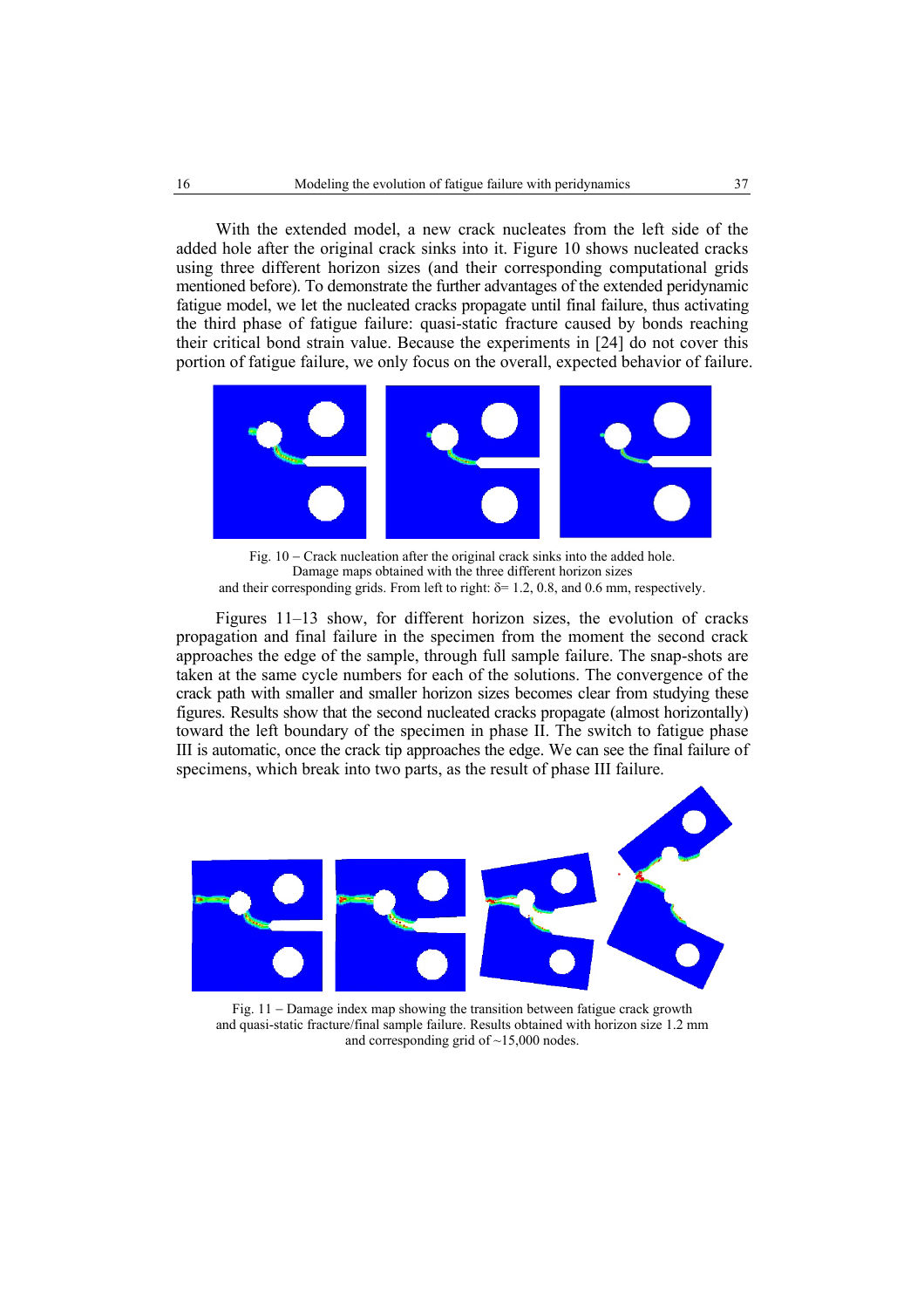

Fig. 12 − Damage index map showing the transition between fatigue crack growth and quasi-static fracture/final sample failure. Results obtained with horizon size 0.8 mm and corresponding grid of  $\sim$ 34,000 nodes. Snap-shots taken at the same times as in Fig. 11.



Fig. 13 − Damage index map showing the transition between fatigue crack growth and quasi-static fracture/final sample failure. Results obtained with horizon size 0.6 mm and corresponding grid of  $~60,000$  nodes. Snap-shots taken at the same times as in Fig. 11.

With the improved model provided in this work, we demonstrate a major advantage of the peridynamic fatigue model: simulation of three phases of fatigue failure. In particular, the extension makes the fatigue model capable of simulating new cracks initiation and propagation after original cracks sink into holes.

The new model requires the computation of the stress-intensity range at every fictitious-time step to determine whether its value is above the threshold value or not and adjust, or not, the remaining life of bond in strain concentration regions. This calculation requires the computation of the peridynamic J-integral value, in our previous work, [13], this calculation was only needed for matching the way applied loads are controlled in experiments. In the new model, the crack tip needs to be tracked and the stress intensity range needs to be computed at all times, except for when the  $\Delta K$  value is maintained constant, allowing us to calculate the fatigue limit at the tip of the pre-crack at the first time step only.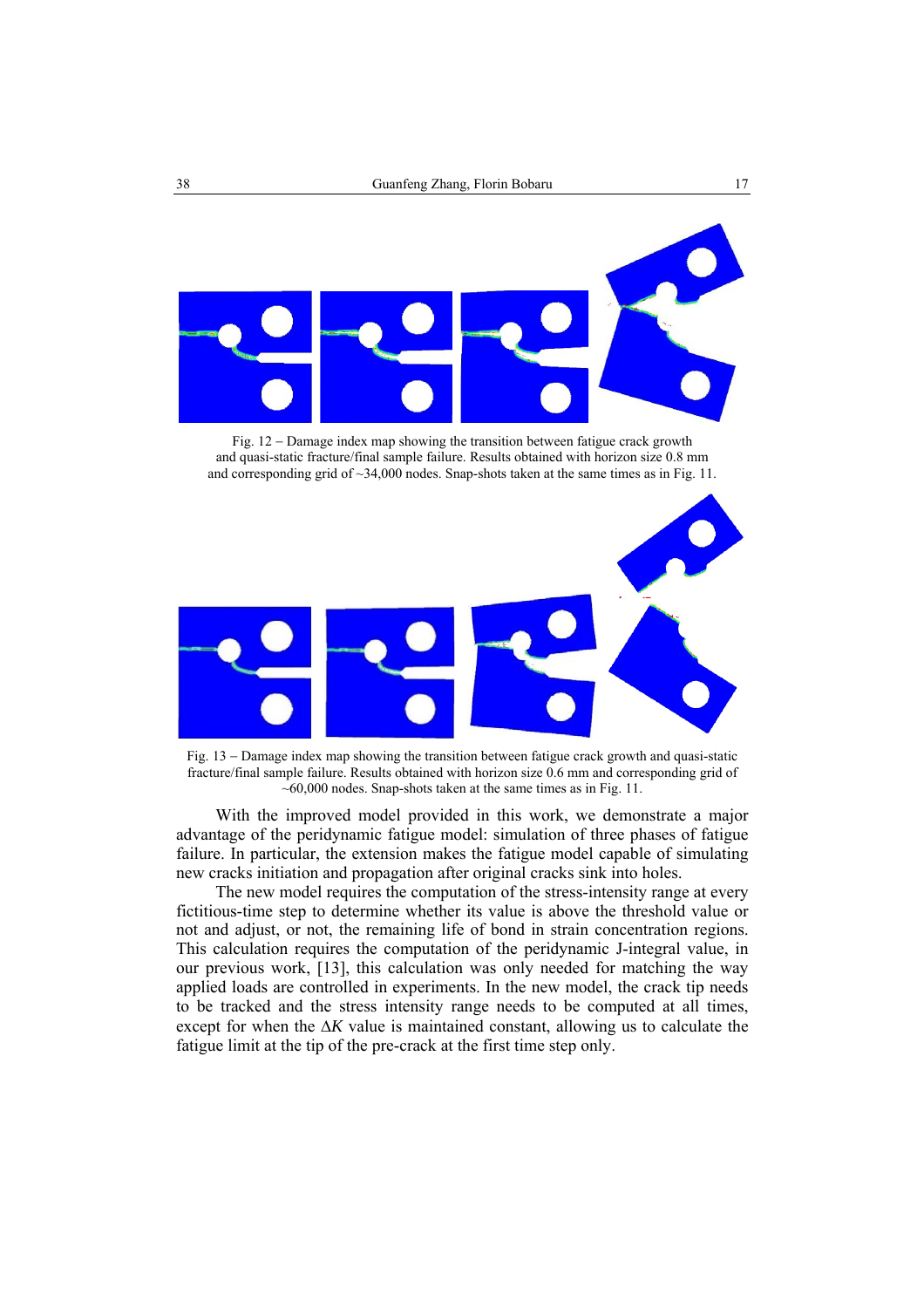#### **8. CONCLUSIONS**

An extension is proposed to improve a recently developed fatigue crack model based on peridynamics. The crack propagation phase in the original model was calibrated with Paris' law but the model ignored to take into account the threshold value of the stress intensity range, which prevents crack growth if the applied loads create a stress intensity below a certain value. Because of that, once a crack sinks into a hole, for example, the fatigue crack path evolves in unexpected ways with the original model. We have explained the reasons behind the puzzling behavior and have introduced the threshold value into the new model. The modified model produces fatigue crack paths that are consistent with expectations, even when geometrical features, like holes, are encountered by the propagating fatigue crack.

We have performed convergence studies in terms of the fatigue crack path and fatigue life by using three different horizon sizes (all sufficiently smaller than the size of the hole in the modified CT specimen) and their corresponding computational grids, setup so that the ratio between the nonlocal region size and the grid spacing was the same for all calculations. Our simulation results show that the model is able to predict the three phases of fatigue failure: fatigue nucleation, propagation and final failure, in a relatively complex failure scenario in which a fatigue crack sinks into a hole before continuing, under modified loading conditions, to initiate and propagate from a new location through final failure.

We also proposed a very simple way for accelerating peridynamic fatigue crack growth computations by sending the internal force calculations to the GPU. The speed up over the serial CPU code, and the minimal effort required in modifying a serial code for this purpose, are remarkable.

*Acknowledgements.* The authors gratefully acknowledge the support from the AFOSR MURI Center for Material Failure Prediction Through Peridynamics (program managers Dr. James Fillerup, Dr. Ali Sayir, Dr. David Stargel, and Dr. Fariba Fahroo) and from the ONR Award #N00014-16-1-2173 (program manager William Nickerson).

*Received on April 4, 2016* 

#### **REFERENCES**

- 1. BRANCO, R., ANTUNES, F.V., COSTA, J.D., *A review on 3D-FE adaptive remeshing techniques for crack growth modelling*, Engineering Fracture Mechanics, **141**, pp. 170–195, 2015.
- 2. DOLBOW, J., BELYTSCHKO, T., *A finite element method for crack growth without remeshing*, Int. J. Numer. Meth. Eng., **46**, *1*, pp. 131–150, 1999.
- 3. SINGH, I.V., MISHRA, B.K., BHATTACHARYA, S., PATIL, R.U., *The numerical simulation of fatigue crack growth using extended finite element method*, International Journal of Fatigue, **36**, *1*, pp. 109–119, 2012.
- 4. XU, Y., YUAN, H., *On damage accumulations in the cyclic cohesive zone model for XFEM analysis of mixed-mode fatigue crack growth*, Computational Materials Science, **46**, *3*, pp. 579–585, 2009.